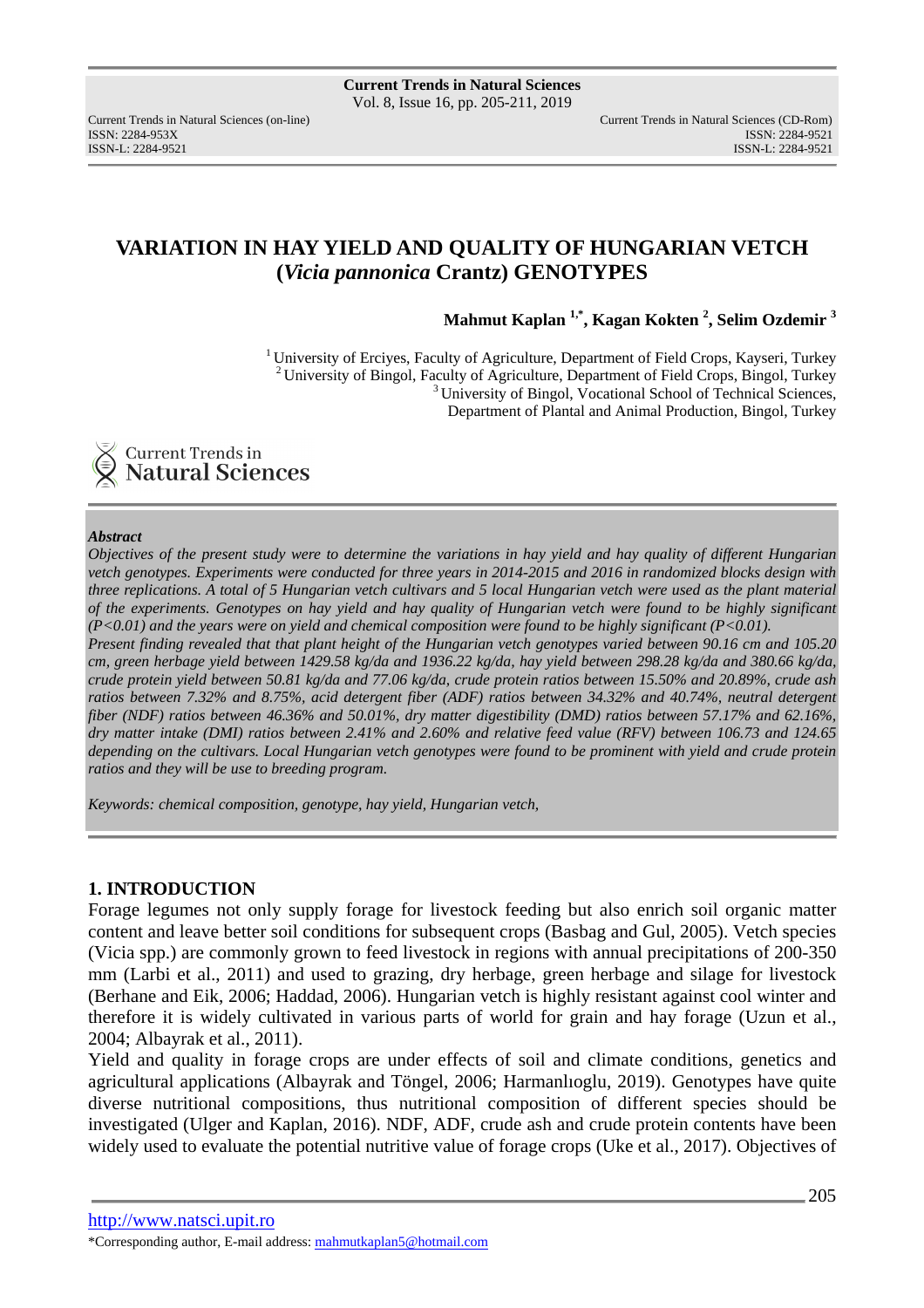Vol. 8, Issue 16, pp. 205-211, 2019

the present study were to determine the variations in hay yield and hay quality of different Hungarian vetch genotypes.

# **2. MATERIALS AND METHODS**

Ten Hungarian vetch genotypes were used as the plant material of the study. Experiments were conducted over the experimental fields of Research and Implementation Center of Bingöl University Agricultural Faculty for three years in 2014, 2015 and 2016 growing seasons. Soil samples were taken before the experiments and soils were analyzed for physical and chemical characteristics at Soil Analysis Laboratory of Bingöl University Agricultural Faculty. Soil of the experimental site is unsaline (0.0066%), calcareous "loam" texture, slight acidic reaction (pH 6.37), "middle" available phosphorus (7.91 kg/da), "low" potassium (24.45 kg/da) and "low" organic material content (1.26%). Average temperature was 12.3 oC, total precipitation was 950.8 mm and relative humidity was 56.9% according long terms (1990-2016) climatic data. Experimental years generally had similar temperatures and relative humidity to long-term averages but precipitations were lower than the long-term averages.

Experiments were conducted in randomized blocks design with 3 replications. Each plot had 6 rows with 20 cm row spacing, total plot area was 6 m2. Based on soil analysis results, 3 kg/da N and 6 kg/da P2O5 were applied at sowing. Side rows and 50 cm sections from the top and bottom of the plots were removed at harvest as to consider side effects. In both years, sowing was performed at the last week of September and Harvest was performed at the second week of May.

Hungarian hay samples were dried in an oven at 70 °C for 48 hours to find dry matter ratio. Dried samples were then ground in a mill with 1 mm sieve and made ready for chemical analyses. Dry matter, crude protein and crude ash analyses were performed in accordance with the methods specified in AOAC (1990). NDF and ADF analyses were carried out in accordance with the methods specified in Van Soest and Wine (1967) and Van Soest (1963), respectively by using an ANKOM 200 Fiber Analyzer (ANKOM Technology Corp. Fairport, NY, USA).

Relative feed value (RFV) of Hungarian vetch samples was calculated from the estimates of dry matter digestibility (DDM) and dry matter intake (DMI) (Rohweder et al., 1978).

**DMD** % = 88.9 - (0.779 x ADF %);

**DMI** % of **BW** =  $120 / NDF$  %;

**RFV** = (DDM % x DMI %)  $/1.29$ 

The three-year experimental data were subjected to variance analysis with SAS (SAS Inst., 1999) software. Differences between mean values were tested by Duncan's multiple range test.

## **3. RESULTS AND DISCUSSIONS**

Plant height of Hungarian vetch genotypes is provided in Figure 1. Plant height varied between 90.16 and 105.20 cm. While the lowest plant height was obtained from Hat-16 genotype, the highest value was observed in Ağrı populasyon. Various plant heights were observed in different studies carried out under different ecological condition. While the findings of present study are similar to the ones observed by Kendir (1999) but higher than that obtained by Uzun et al. (2004). Differences in plant height were mainly because of differences soil, amount of rainfall and variety (Kendir, 1999).

Green herbage yield of Hungarian vetch genotypes is provided in Figure 1. The lowest green herbage yield was observed in Hat-23 with 1429.58 kg/da. The highest green herbage yield was seen at Agrı populasyon with 1936.22 kg/da. Green herbage yields of the current study were similar to of Sayar et al. (2012); Kusvuran et al. (2014a) and Hashalici et al. (2017).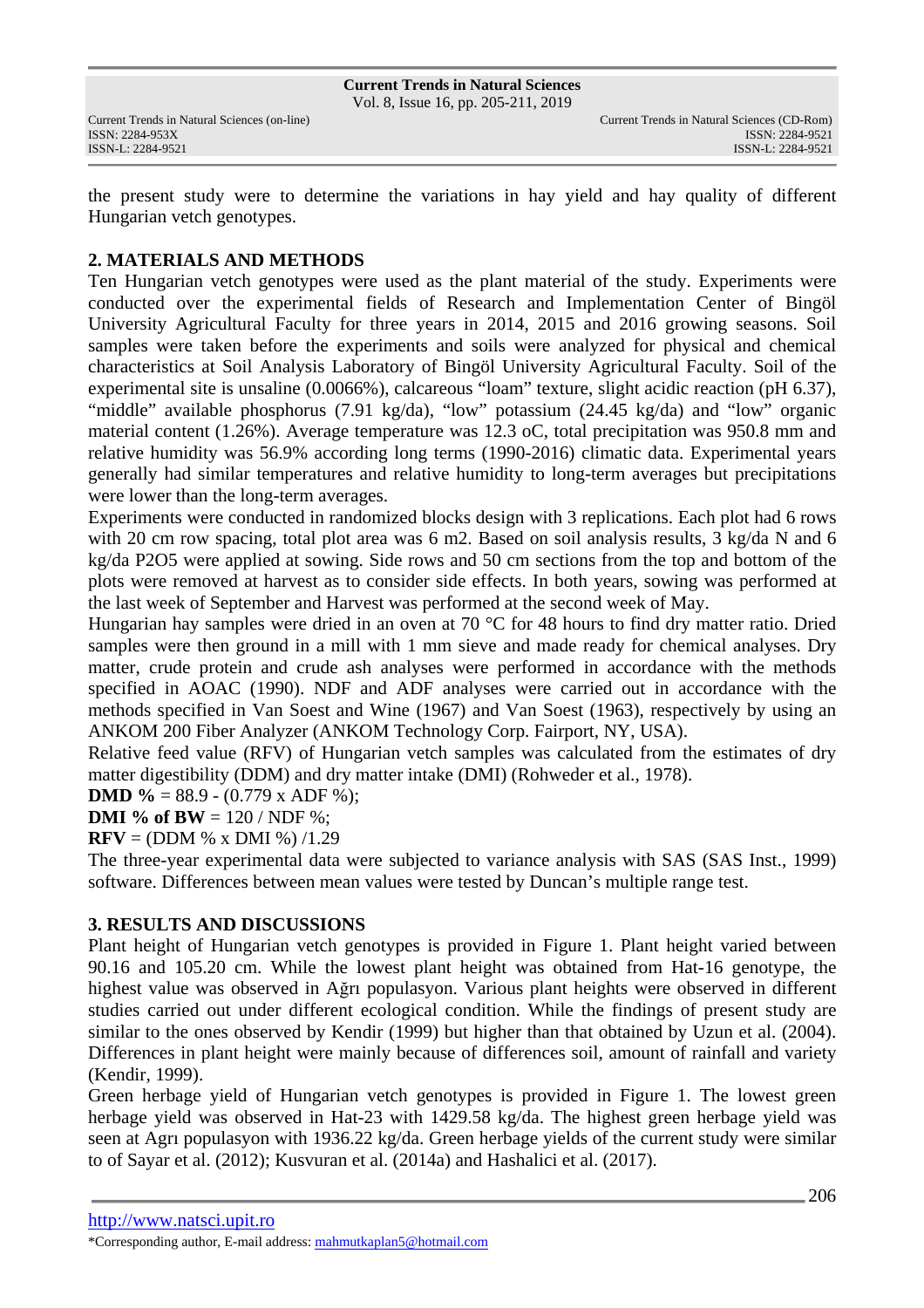Vol. 8, Issue 16, pp. 205-211, 2019

Current Trends in Natural Sciences (on-line) Current Trends in Natural Sciences (CD-Rom) ISSN: 2284-953XISSN: 2284-9521





ISSN-L: 2284-9521



While the lowest dry herbage yield of Hungarian vetch genotypes was obtained from Hat-23 (298.28 kg/da) and Hat-5 (299.33 kg/da), the highest value was observed in Ege Beyazı (380.66 kg/da), Ağrı poplasyon (375.30 kg/da) and Oğuz (373.56 kg/da) genotypes (Figure 3). Dry herbage yields of the current study were similar to Bakoglu et al. (2010); Sayar et al. (2012) and Hashalici et al. (2017). Green and dry herbage yields can be different in genotypes. Differences in green and dry herbage yields were mainly due to differences in climate conditions and different responses of genotypes against different conditions (Kaplan et al., 2015).

Crude protein yield varied between 50.81 and 77.06 kg/da. The lowest crude protein yield was obtained from Hat-5, the highest value was observed in Ağrı populasyon genotype (Figure 4). These findings are in agreement with the results of Kusvuran et al. (2014a); Hashalici et al. (2017) but higher than that obtained by Balabanlı and Türk (2006) and Yolcu et al. (2012). The difference in crude protein yield is due to variety and growing conditions.



**Figure 3.** Dry herbage yield of Hungarian vetch genotypes



Figure 4. Crude protein yield of Hungarian vetch genotypes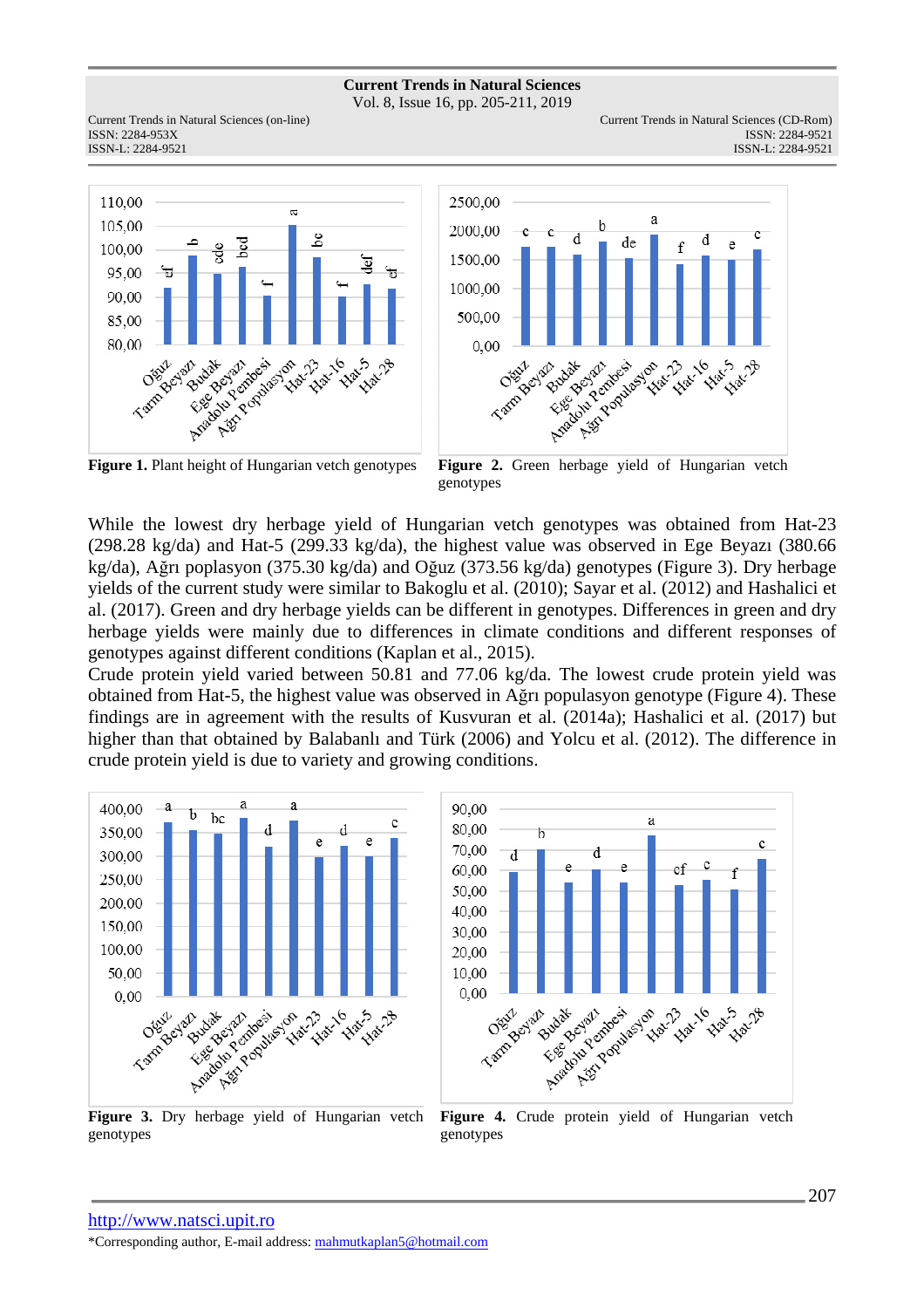|                                              | <b>Current Trends in Natural Sciences</b> |                                             |
|----------------------------------------------|-------------------------------------------|---------------------------------------------|
|                                              | Vol. 8, Issue 16, pp. 205-211, 2019       |                                             |
| Current Trends in Natural Sciences (on-line) |                                           | Current Trends in Natural Sciences (CD-Rom) |
| ISSN: 2284-953X                              |                                           | ISSN: 2284-9521                             |
| ISSN-L: 2284-9521                            |                                           | ISSN-L: 2284-9521                           |
|                                              |                                           |                                             |

As can be seen in Figure 5 the lowest crude protein ratio was observed in Budak cultivars with 15.50%. The highest crude ratio was seen in Ağrı populasyon genotype with 20.89%. Crude protein content is a too significant indicator of feed quality (Assefa and Ledin, 2001). It was reported that differences in crude protein contents of different varieties can be resulted from genetics of the plants and such values can also vary depending on leaf, spike and stem ratios, ripening periods, fertilization, climate and soil conditions (Ball et al., 2001). Number of leaves and thus leaf/stalk ratios decrease with the progress of ripening. Crude protein results are in line with the findings of Albayrak et al. (2011), Yolcu et al. (2012) and Acar et al. (2017).

The lowest crude ash ratio was observed in Ege Beyazı cultivar with 7.32%. The highest crude ash ratio was seen at Tarm Beyazı cultivar with 8.75% (Figure 6). Although crude ash content was considerably lower than that obtained by Unal et al. (2011) and Hashalici et al. (2017) but these result are in agreement with the results Kusvuran et al. (2014a).





**Figure 5.** Crude protein ratio of Hungarian vetch genotypes



**Figure 7.** Acid detergent fiber of Hungarian vetch genotypes

**Figure 6.** Crude ash ratio of Hungarian vetch genotypes



**Figure 8.** Neutral detergent fiber of Hungarian vetch genotypes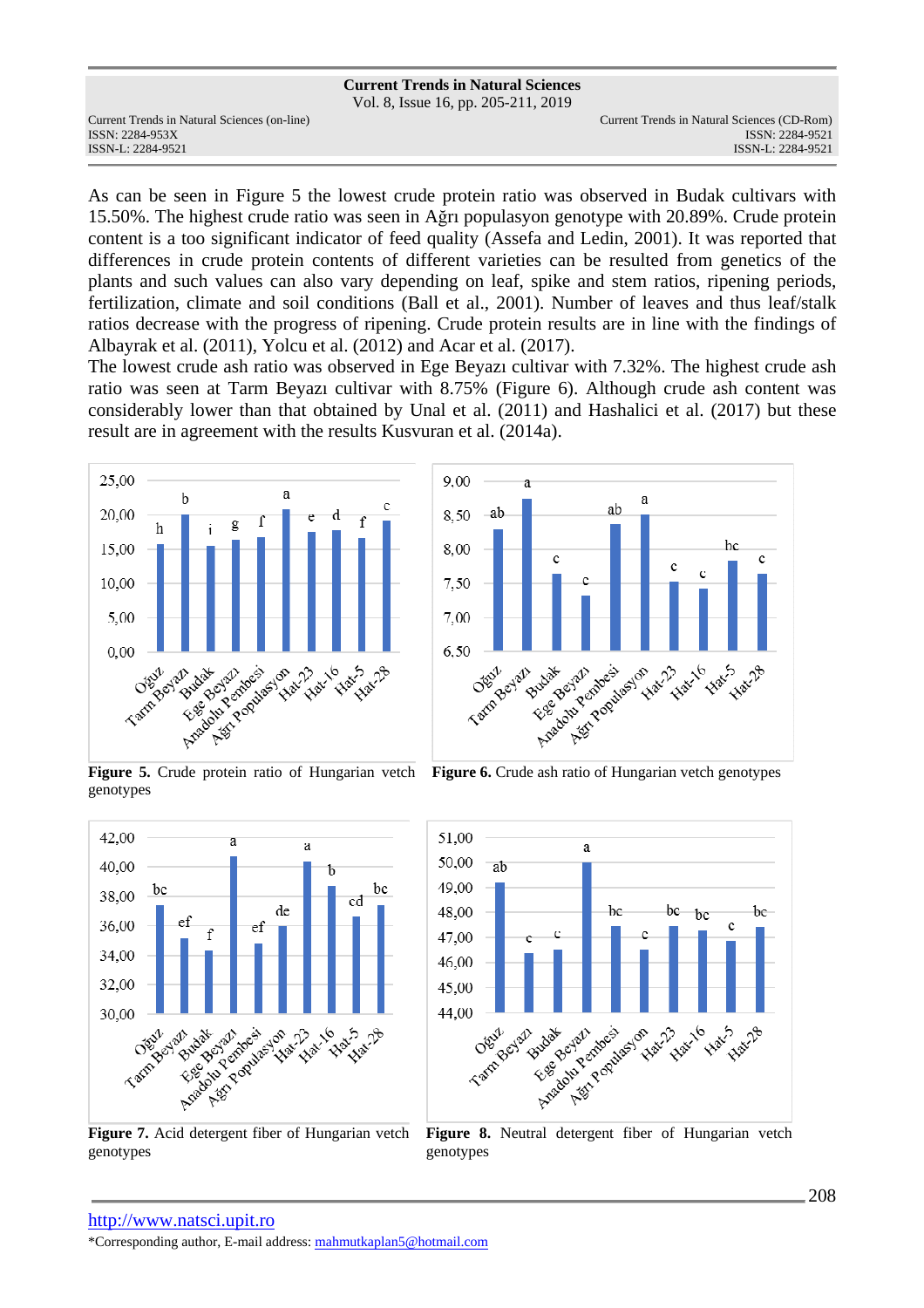Vol. 8, Issue 16, pp. 205-211, 2019

ISSN: 2284-953XISSN: 2284-9521

Current Trends in Natural Sciences (on-line) Current Trends in Natural Sciences (CD-Rom) ISSN-L: 2284-9521

ADF ratio of Hungarian vetch genotypes were given at Figure 7, NDF ratio were given at Figure 8. ADF ratio varied between 34.32% and 40.74%, NDF ratio between 46.36% and 50.01%. The lowest ADF and NDF ratios were seen at respectively Budak and Tarm Beyazı, the highest ADF and NDF ratios were seen at Ege Beyazı cultivar. ADF and NDF content are very important quality characteristics of forages or feeds (Albayrak et al., 2011). The differences in stem and leaf ratios in forage crops result in differences also in crude protein contents, ADF and NDF ratios (Kaplan et al., 2015). ADF and NDF ratios of the present study were similar to values reported by Yolcu et al. (2012) and Kusvuran et al. (2014b).





Figure 9. Dry matter digestibility of Hungarian vetch genotypes





**Figure 11.** Relative Feed Value of Hungarian Vetch Genotypes

Dry matter digestibility of Hungarian vetch genotypes is provided in Figure 9. The lowest dry matter digestibility was respectively Ege Beyazı and Hat-23 genotypes with 57.17% and 57.44%. The highest dry matter digestibility was observed in Budak cultivar with 62.16%. Dry matter intake of Hungarian vetch genotypes is provided in Figure 10. Dry matter intake ratios varied between

http://www.natsci.upit.ro \*Corresponding author, E-mail address: mahmutkaplan5@hotmail.com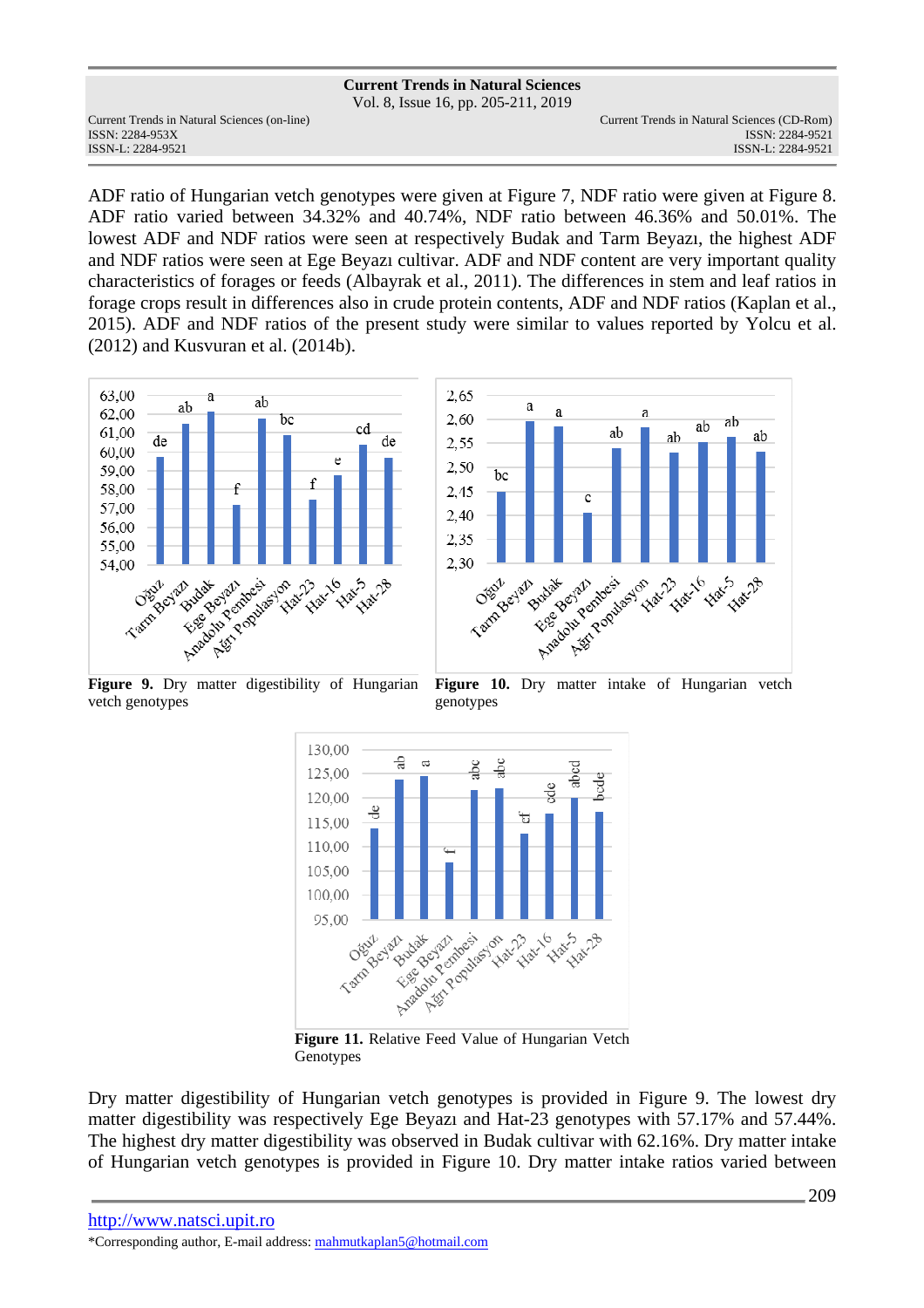2.41% and 2.60%. The lowest dry matter intake was seen at Ege Beyazı cultivar and the highest dry matter intake was seen at Tarm Beyazı cultivar.

Relative feed value of Hungarian vetch genotypes was given at Figure 11. The lowest relative feed value of Hungarian vetch genotypes was observed in Ege Beyazı with 106.73. The highest relative feed value of Hungarian vetch genotypes was observed in Budak cultivar with 124.65. Relative feed value is an index that is used to predict the intake and energy value of the forages and it is calculated from the estimates of dry matter digestibility and dry matter intake (Albayrak et al., 2011). All Hungarian vetch hays were classified as second quality (Rohweder et al., 1978).

### **4. CONCLUSIONS**

This study investigated the effects of genotypes on yield and quality parameters in Hungarian vetch. All Hungarian vetch genotypes have height nutritional quality values. Local Hungarian vetch genotypes were found to be prominent with yield and crude protein ratios and they will be use to breeding program. The local Hungarian vetch Ağrı population was found to be prominent with height herbage yield, hay yield and crude protein yield and low ADF and NDF.

### **6. REFERENCES**

- Acar, Z., Gulumser, E., Asci, O. O., Basaran, U., Mut, H., & Ayan, I. (2017). Effects of sowing ratio and harvest periods on hay yields, quality and competitive characteristics of Hungarian vetch-cereal mixtures. *Legume Research*, 40(4), 677-683.
- Albayrak, S., & Töngel, Ö. (2006). Path analyses of yield and yield-related traits of common vetch (Vicia sativa L.) under different rainfall conditions. *Anadolu Tarım Bilimleri Dergisi*, 21(1), 27-32.
- Albayrak, S., Turk., Mevlüt, & Yuksel, O. (2011). Effect of row spacing and seeding rate on Hungarian vetch yield and quality. *Turkish Journal of Field Crops*, 16(1), 54-58.
- AOAC. 1990 Official Method of analysis. 15th. edn. Association of Official Analytical Chemist, Washington, DC. USA,
- Assefa, G., Ledin, I. (2001). Effect of variety, soil type and fertilizer on the establishment, growth, forage yield, quality and voluntary intake by cattle of oats and vetches cultivated in pure stand and mixtures. *Animal Feed Sci. Technol.,* 92: 95-111.
- Bakoğlu, A., Kökten, K., Karadavut, U. (2010). Bazı Macar fiği hat ve çeşitlerinin Bingöl kuru şartlarına adaptasyonu üzerine bir araştırma [A study on adaptation of some Hungarian vetch lines and varieties to Bingöl dry conditions]. III. Bingöl Sempozyumu. Eylül, 17-19, 2010, Bingöl-Türkiye.
- Balabanlı, C., Türk, M. (2006). The effects of different harvesting periods in some forage crops mixture on herbage yield and quality. *J Biol Sci*., 6(2), 265-8.
- Ball, D.M., Collins, M., Lacefield, G.D., Martin, N.P., Mertens, D.A., Olson, K.E., Putnam, D.H., Undersander, D.J., Wolf, M.W. (2001). Understanding forage quality. American Farm Bureau Federation Publication 1-01, Park Ridge, IL.
- Başbag, M., Gül, İ. (2005). Determination of yield and yield components of some bitter vetch (Vicia ervilia (L.) willd.) lines under Diyarbakır conditions. *J. Agric. Fac. HR.U*. 9 (1), 1-7.
- Berhane, G., Eik, L.O. (2006). Effect of vetch (*Vicia sativa*) hay supplementation to Begait and Abergelle goats in northern Ethiopia. I. Milk yield and composition. Small Rumin. Res., 64, 241-246.
- Haddad, S.G. (2006). Bitter vetch grains as a substitute for soybean meal for growing lambs. *Livest. Sci.*, 99, 221-225.
- Harmanlioglu, O. (2019). Determination of hay yield and quality of different alfalfa cultivars under Kayseri conditions. Erciyes University Institute of Natural and Applied Sciences Graduate Thesis, June 2019.
- Hashalıcı, S., Satı, Uzun., Özaktan, H., & Kaplan, M. (2017). Determination of Forage Yield and Quality of Some Hungarian Vetch Cultivars at Kayseri Arid Conditions.Erciyes Üniversitesi Veteriner Fakültesi Dergisi, 14(2), 113-123.
- Kaplan, M., Yilmaz, M.F., Kara, R. (2015). Variation in hay yield and quality of new triticale lines. *Journal of Agricultural Sciences,* 21, 50-60.
- Kendir, H. (1999). Determination of some yield components of winter vetch species (*Vicia* spp.) grown in Ankara conditions. *Tarim Bilimleri Dergisi,* 5(2), 85-91.

http://www.natsci.upit.ro